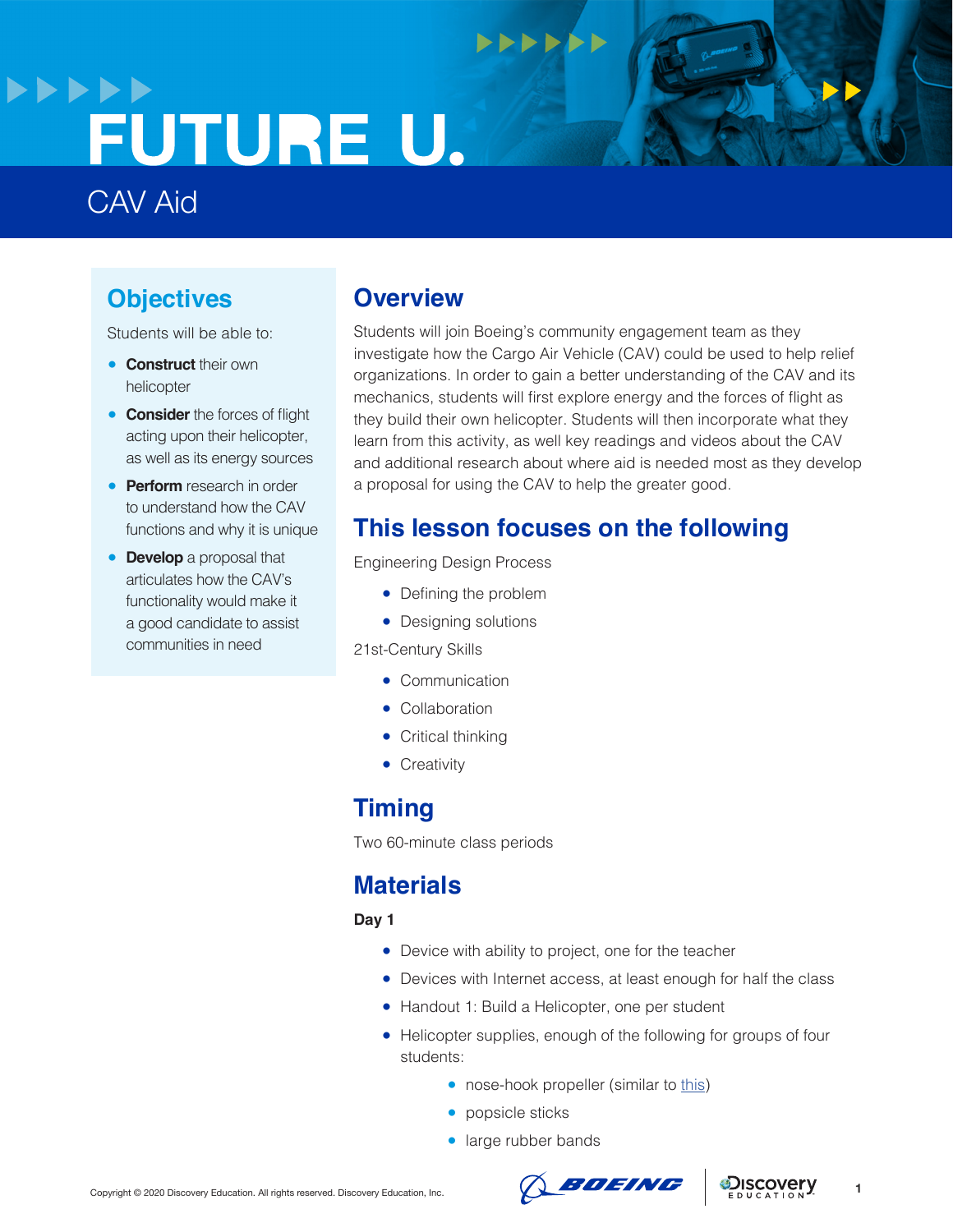- paperclips
- cardboard or stiff paper
- pennies
- Handout 2: Power Optimization (half sheet), one per student

#### **Day 2**

- Devices with Internet access, at least enough for half the class
- Cargo Air Vehicle Outdoor Flight [video](https://www.boeing.com/features/2019/05/cav-first-flight-05-19.page), to project
- Handout 3: CAV Research and Humanitarian Aid, one per student
- Handout 4: CAV Aid Proposal (half sheet), one per student
- Notebook paper, at least one sheet per student

### **Have you ever wondered…**

#### **What is Boeing's Cargo Air Vehicle (CAV)?**

The Boeing CAV is a drone. It is also an electric vertical takeoff and landing (eVTOL) unmanned aerial vehicle (UAV) designed to carry a payload of up to 500 pounds. It can carry this amount of weight thanks to an electric propulsion system powered by six dual rotor systems and 12 propellers. It is 17.5 feet long, 20 feet wide, five feet tall, and weighs 1,100 pounds. The CAV is currently still in its testing phase, but it has demonstrated the ability to take off, hover, fly forward, and land.<sup>1</sup>

#### **How does the CAV differ from other drones?**

Most delivery drones, including ones used by companies such as Amazon or those used for medical supplies, are designed to carry small loads and packages. Boeing's CAV, while it has the same functionality of a drone in its ability to take off, hover, fly, and land, is unique in the amount of weight that it is able to carry. As Boeing Chief Technology Officer Greg Hyslop said upon unveiling the CAV prototype: "This flying cargo air vehicle represents another major step in our Boeing eVTOL strategy. We have an opportunity to really change air travel and transport, and we'll look back on this day as a major step in that journey."



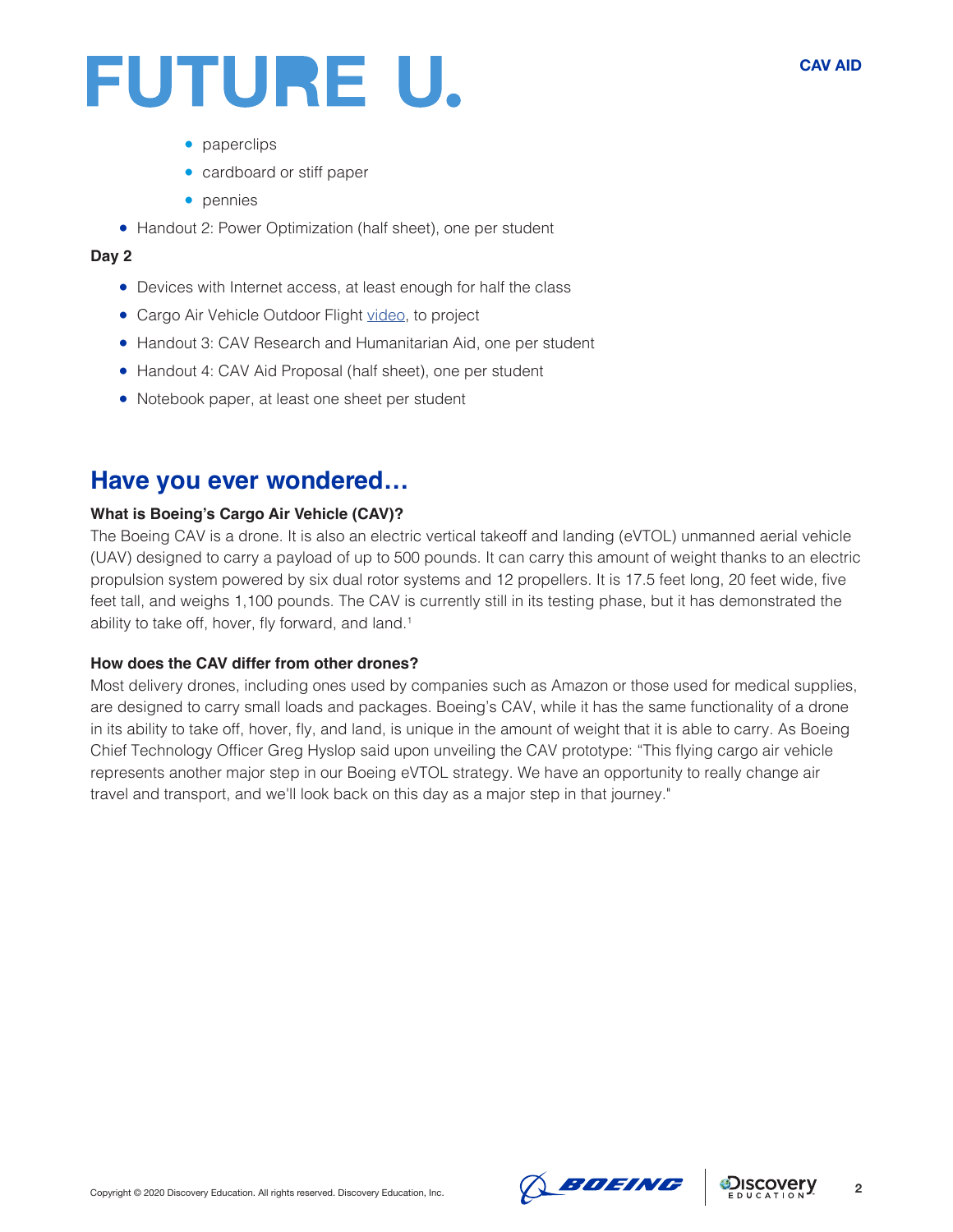## **Make Connections**

#### **How does this connect to students?**

Drones are changing the landscape in commercial and nonprofit sectors. So far, they are credited with being able to "increase work efficiency and productivity, decrease workload and production costs, improve accuracy, refine service and customer relations and resolve security issues."3

As drones change the world around us, universities are beginning to offer training and resources to help students investigate drones—including how they can be used for social good. In 2018, the University of Southern California began conducting the country's first college course in using drones for public health. The course explores how drones are currently used, as well as models for success and their potential.4

As drone technology advances and they become more and more integrated into different aspects of daily life, it is important for students to understand their functionality, how they already help society, and how they may impact the future.

#### **How does this connect to careers?**

#### **Aerospace Engineer:**

Aerospace engineers design aircraft, spacecraft, drones, and satellites. These engineers have specific standards and goals that their designs must meet depending on the industry that their design will service.

**Software Engineer:** Software engineers develop software and systems for everything from games and business applications to drone operating systems. They work with others to determine their software needs, and then they design, develop, and test their system according to the user's specifications.<sup>5</sup>

#### **Public Health Professional:**

Public health professionals develop and analyze programs that protect the health of individuals around the world. They may work for federal, state, local, private, or nongovernmental organizations focusing on a wide range of issues, including those in which drones could be used—such as emergency preparedness, disaster response, remote healthcare, and more.

#### **How does this connect to our world?**

The uses of drones in today's world is ever-expanding. While their commercial potential is huge, it's also important to note the ways in which drones can make a difference. UNICEF, for example, segments the potential of drones into four main categories: transport efficiency, supply chain management, rapid response in emergencies, and medical diagnostic kits—all of which will help UNICEF better care for children in remote areas around the world.<sup>6</sup>

Public health experts and people involved in humanitarian aid are now using drones to deliver supplies (medical and otherwise) to remote areas and monitor disaster-stricken areas.

For instance, a company called Zipline uses drones to deliver medical supplies and products to remote areas around the world, flying over 25,000 miles each day from various global distribution centers.

Governments are also beginning to recognize drones' humanitarian potential. In 2017, the government of Malawi, in partnership with UNICEF, launched the world's largest flight-testing area dedicated especially to development and humanitarian uses. Norway is testing how drones can be

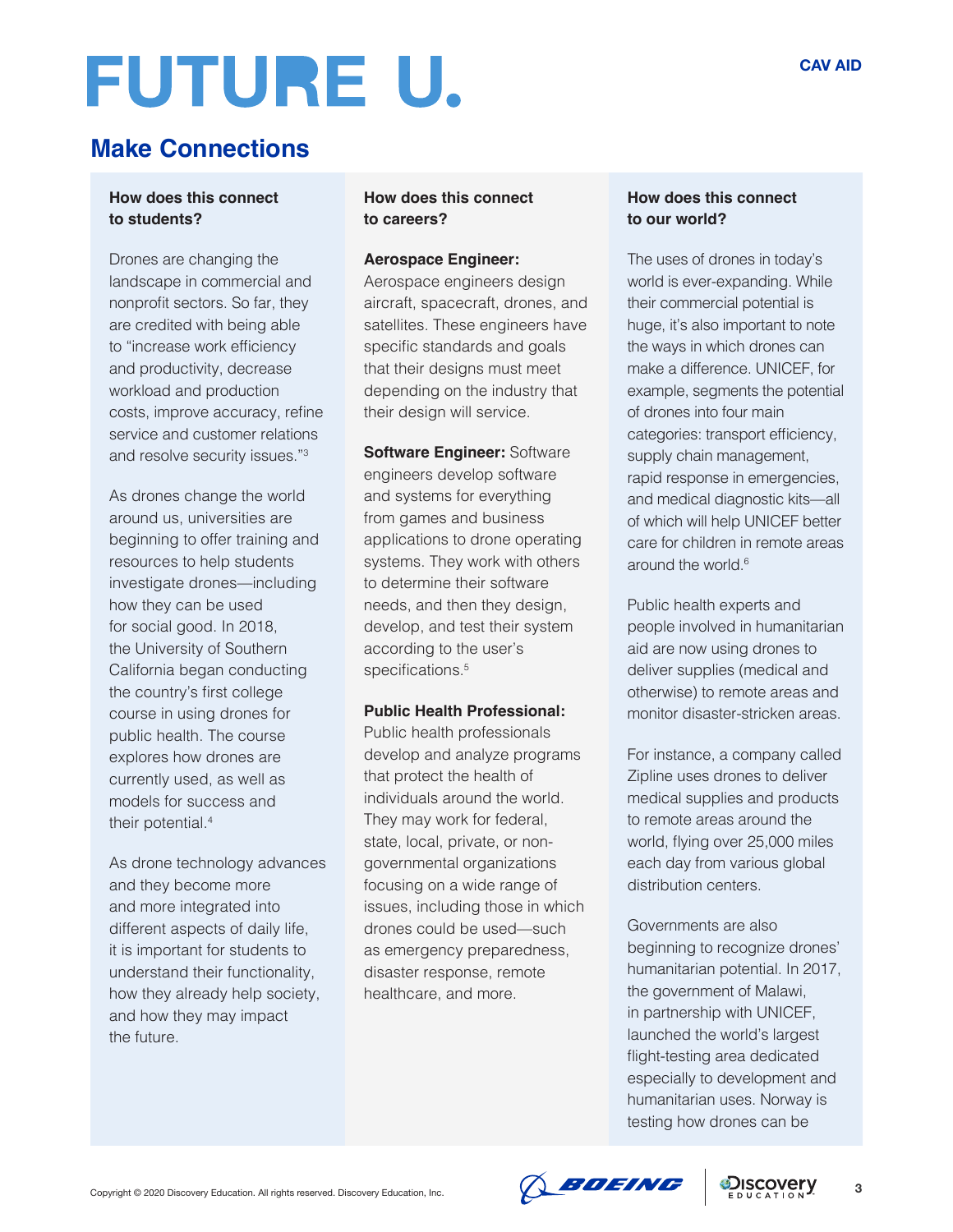used to quickly get defibrillators on the scene, and Nepal has used drones to get an aerial view of disaster areas in order to help search and rescue operations.4

These are just a few examples of how drones can be used for global good. As they become more powerful and autonomous, their uses will only continue to evolve and grow.

#### **Sources**

- 1 "Watch: Cargo Air Vehicle Completes First Outdoor Flight." boeing.com/features/2019/05/cav-first-flight-05-19.page.
- 2 "Boeing Autonomous Passenger Air Vehicle Completes First Flight." boeing.mediaroom.com/2019-01-23-Boeing-Autonomous-Passenger-Air-Vehicle-Completes-First-Flight.
- 3 "Drone technology uses and applications for commercial, industrial and military drones in 2020 and the future." Business Insider. businessinsider.com/drone-technology-uses-applications.
- 4 "Drones that Save Lives? Meet humanitarian aid's newest tool." USC News. https://news.usc.edu/143636/drones-humanitarian-aid-cansave-lives-usc-experts-online-class.
- 5 "Learn About Being a Software Engineer." Indeed Careers. indeed.com/career-advice/careers/what-does-a-software-engineer-do.
- 6 "Drones." UNICEF. unicef.org/innovation/drones.
- 7 Zipline. flyzipline.com.

## **Blueprint for Discovery**

#### **DAY 1**

- **1.** Begin the class session by welcoming students to Boeing's Global Engagement team. Explain that the goal of the team is to strengthen ties between Boeing and communities—both locally and globally. Tell the class that over the course of the next few class sessions, they will be considering how Boeing could help deliver aid to communities in need.
- **2.** Explain that Boeing has decided to focus on vehicles with rotors and propellers, such as helicopters, as they consider how to deliver aid.

Ask students: Why may these kinds of vehicles be better for accessing communities in need?

Explain that vehicles with rotors and propellers can be much more useful in remote areas because they don't need a long runway to take off and land. Instead, they can rise straight up and then lower straight down. This means they can access just about anywhere!

**3.** Tell the class that in order to gain a better understanding of these kinds of vehicles and how they fly, student groups will spend the first part of the session constructing their own helicopter. Prepare students for the activity by performing the following steps:



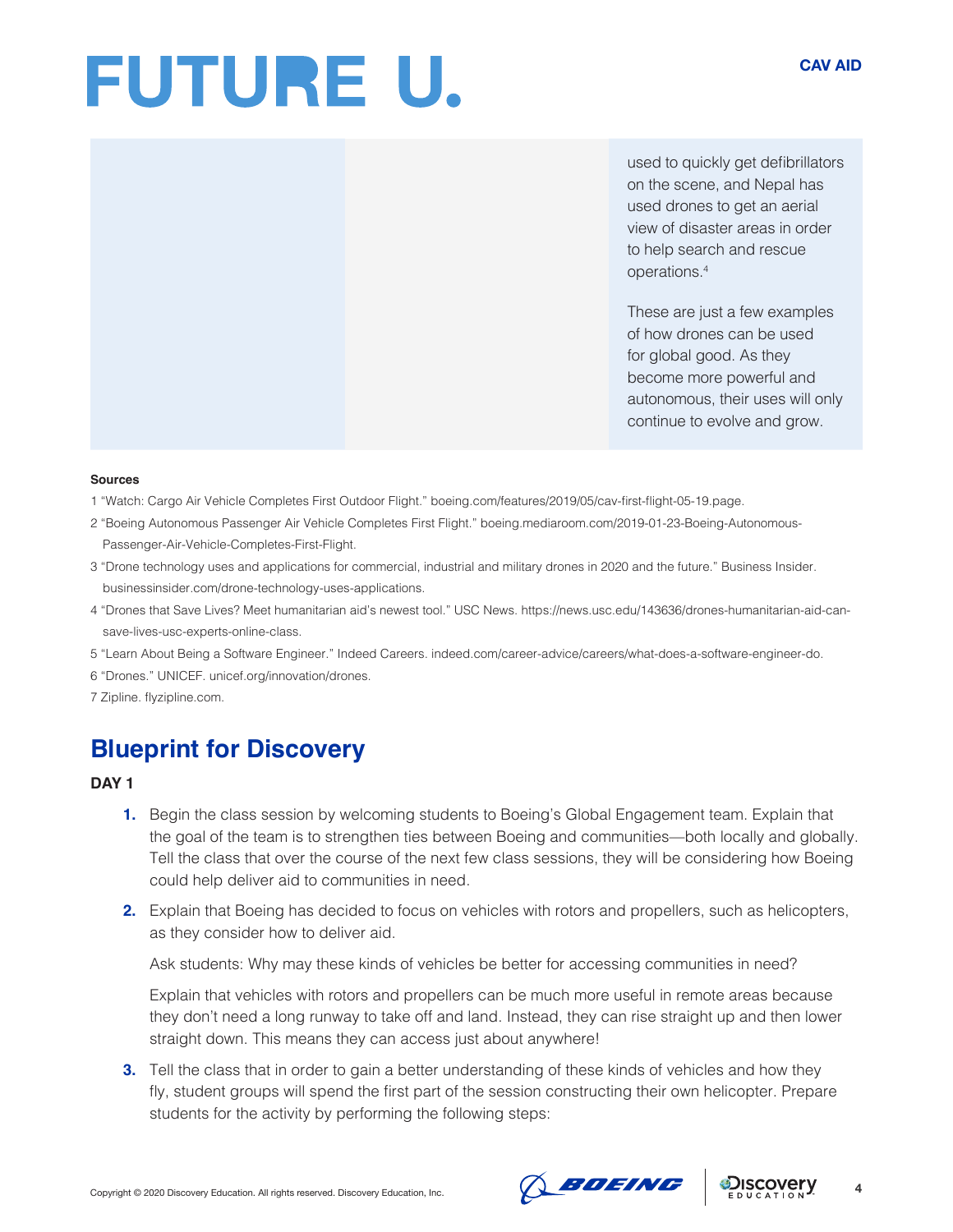

- Divide students into teams of four.
- Distribute one *Handout 1: Build a Helicopter* to each student.
- Review the directions provided on the handout.
- Show students where they can find the materials needed for the activity.
- Explain that they will have about 20 minutes to follow the instructions and complete the activity with their groups.
- Answer students' questions as needed, and then encourage groups to begin!
- **4.** Rotate around the classroom as students work and provide assistance as needed. When 15 minutes have passed, provide a five-minute warning.
- **5.** Then bring the class back together, and call on a few groups to demonstrate how their helicopter works. As groups share, ask them to describe how/why they believe their helicopter is able to stay in the air.
- **6.** After two or three groups have shared their helicopters, draw a diagram on the board or a piece of chart paper that similar to the one here.\*



\*Note: Keep this diagram in a safe place so it can also be referred to next class session.

- **7.** Help student understand the forces of flight by discussing the following:
	- Point to the downward-facing arrow and ask students: What force is pulling down on the helicopter at all times? Call on a student to share their thoughts, and then explain that weight, which is the force of gravity, pulls the helicopter down toward the center of the Earth. Write "weight" under the downward-pointing arrow.
	- Next, point to the upward-facing arrow and write "lift." Explain that lift is the force that causes a flying object to rise into the air and stay there. Lift must overcome the weight of the flying object and the downward force of gravity. Ask students: What created lift in your helicopter? Be sure students understand that the rotating blades created lift and helped their helicopter rise off the ground.
	- Then point to the forward-facing arrow and label it "thrust." Ask students to demonstrate with a head nod or shake whether their helicopter moved forward. Explain that, while their helicopters were not able to, actual helicopters can move forward thanks to their engines. Engines produce thrust, which is the force that propels the vehicle forward.
	- Finally, point to the backwards-facing arrow and label it "drag." Explain that drag is a force that acts against the direction of motion, and it is caused by air resistance. In order for a helicopter to fly, the thrust must overcome the drag.
- **8.** Then shift the discussion to the helicopter's power. Ask: Where did your helicopter get the energy it needed to create lift, or stay in the air, while holding the penny?

Be sure students understand that the helicopter's energy was stored in the rubber band as potential



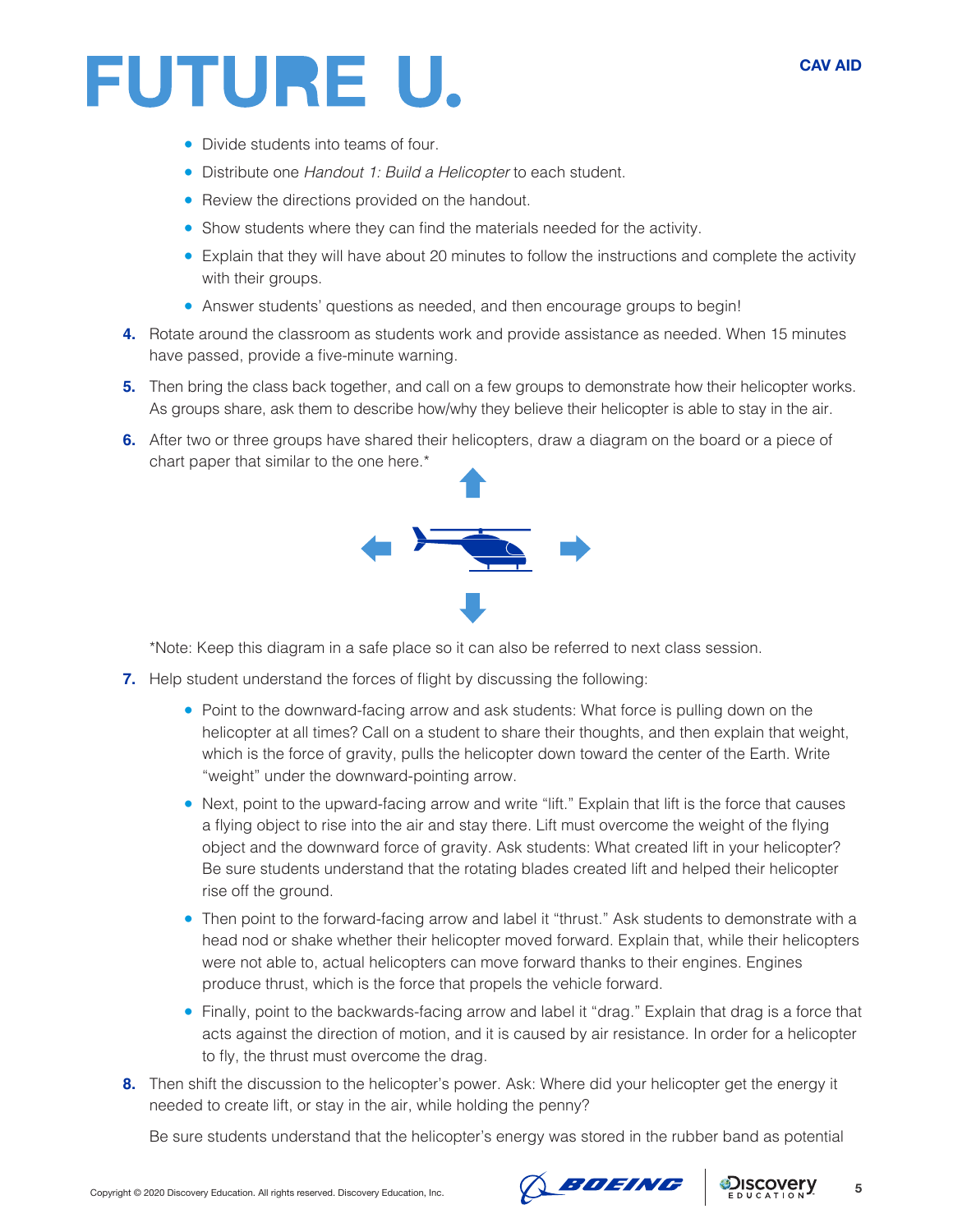(or stored) energy, which then converted to kinetic energy (or energy of motion) as it rotated, turned the propeller, and created lift.

**9.** Wrap up the class session by challenging students to consider how they would change the design of their helicopter if they wanted it to be capable of achieving greater lift and carrying a heavier load.

Distribute one *Handout 2: Power Optimization* to each student, read the instructions aloud, and encourage the class to work on their sketches until the end of the class session. When the session is complete, you may either collect the students' work or ask them to save it in a safe place so they can refer to it when you see them next.

#### **DAY 2**

- **1.** Begin the session by welcoming students to the second day of their new job on Boeing's Community Engagement team. Explain that now that they have a basic understanding of the fundamentals of helicopter flight, they are going to learn more about a recent Boeing innovation *and* consider the role it may be able to play in delivering aid to communities in need.
- **2.** Tell the class that you are going to share a video clip of one of Boeing's most recent innovations. As they watch, they should observe how the vehicle appears to achieve lift and thrust. Then show the Cargo Air Vehicle Outdoor Flight [video.](https://www.boeing.com/features/2019/05/cav-first-flight-05-19.page)
- **3.** When the video is complete, encourage students to share their observations. Ask:
	- **a.** At first glance, how is this vehicle different from the helicopter you built during the first class session?
	- **b.** Does this vehicle have anything in common with your helicopter or the optimized helicopter that you sketched?
- **4.** Once students have shared their observations, tell the class that the vehicle in the video is called a Cargo Air Vehicle or CAV. In other words, it is a drone designed to carry cargo or heavy loads.

Tell the class that, as members of the Global Engagement Team, they are about to start their first real assignment: With a "coworker," they will research this CAV in order to develop a proposal for the United Nations\* that explains how the CAV could benefit a cause of their choice. Their proposal must: 1) Explain how the CAV functions and 2) Describe how it could be used to effectively deliver aid.

\*If needed, explain that the United Nations is an international organization committed to promoting and maintaining peace, social progress, human rights, and decent living standards around the world.

- Divide students into pairs and distribute one *Handout 3: CAV Research* and *Humanitarian Aid* to each student. Then prepare the students for the work session by completing the following steps:
	- Explain that the class session will be divided into two parts: research and proposal writing.
	- Review the directions provided on Handout 3.
	- Explain that students should spend about half of the class period on this research. When they are done, they should raise their hand to let you know they are ready for the next step.
	- At this point, you will give them *Handout 4: CAV Aid Proposal*. After reading the directions carefully, they may work individually or with their partner to write their aid proposal.
- **5.** Once you have answered any student questions, encourage students to begin. When the class session is about halfway over, distribute *Handout 4: CAV Aid Proposal* to any students who have not yet started it and encourage them to begin this next step.
- **6.** Give students a five-minute warning when there are 10 minutes left in the session.



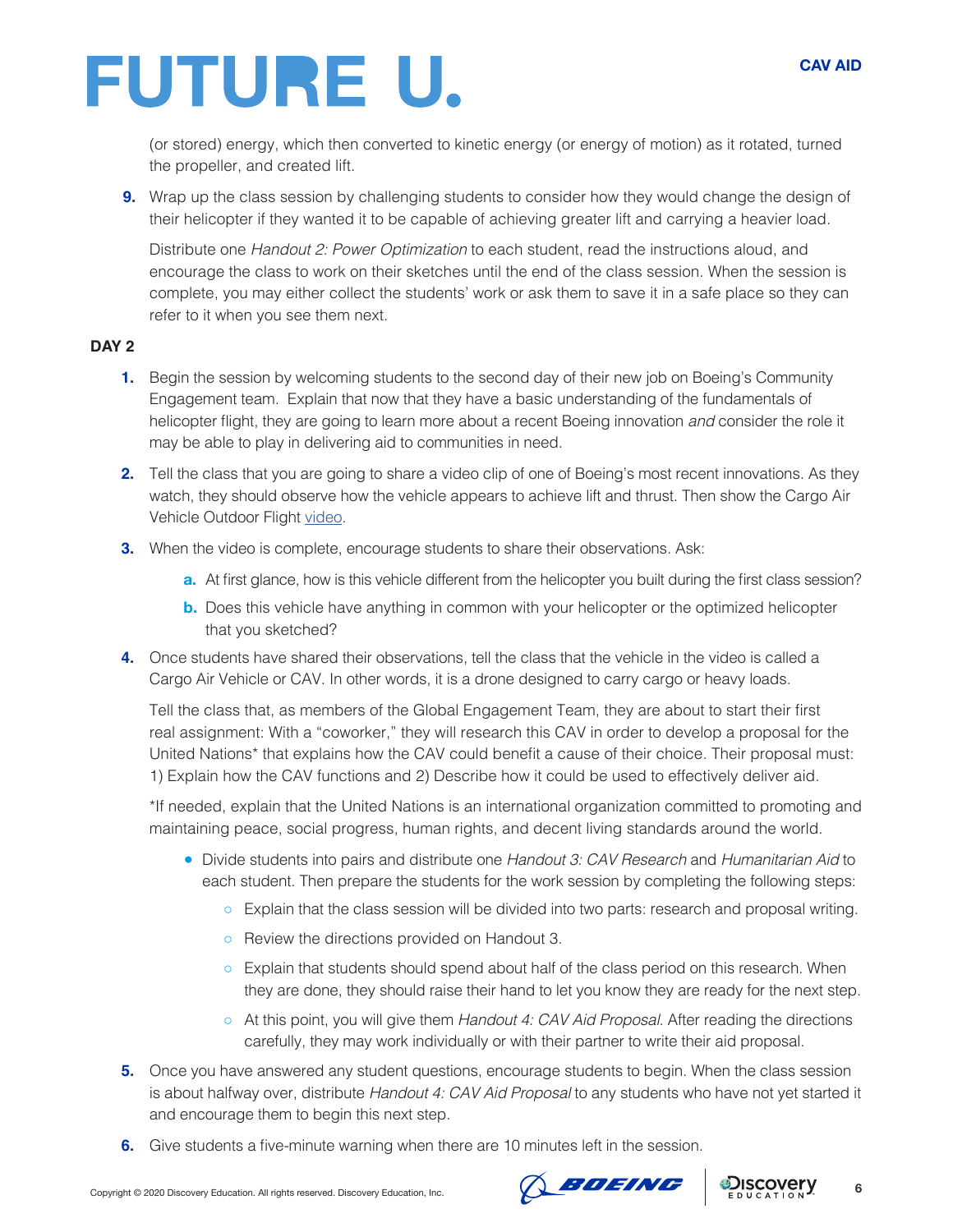**7.** When there are five minutes left in the class session, reassemble the community engagement team. Ask each pair to briefly share the cause they selected and explain how the CAV could effectively be used to help.

Then wrap up by thanking the students for their hard work. Encourage them to remember the activity that they completed today and always question how innovations can be used to help the greater good.

## **Extend**

Students can perform Internet research about organizations that are using drones to deliver aid. After learning more about the drones that these organizations are using, students can consider if any optimizations could be made to the CAV to help it deliver aid to their cause more effectively or efficiently.

### **National Standards**

#### **Next Generation Science Standards**

Forces and Interactions

- MS-PS2-2: Plan an investigation to provide evidence that the change in an object's motion depends on the sum of the forces on the object and the mass of the object.
- Disciplinary Core Idea:
	- PS2.A: Forces and Motion: The motion of an object is determined by the sum of the forces acting on it; if the total force on the object is not zero, its motion will change. The greater the mass of the object, the greater the force needed to achieve the same change in motion. For any given object, a larger force causes a larger change in motion.

#### Energy

- Disciplinary Core Ideas:
	- Motion energy is properly called kinetic energy; it is proportional to the mass of the moving object and grows with the square of its speed. (MS-PS3-1)
	- A system of objects may also contain stored (potential) energy, depending on their relative positions. (MS-PS3-2)

#### **Common Core State Standards for English Language Arts**

- CCSS.ELA-LITERACY.CCRA.SL.4: Present information, findings, and supporting evidence such that listeners can follow the line of reasoning and the organization, development, and style are appropriate to task, purpose, and audience.
- CCSS.ELA-LITERACY.CCRA.W.4: Produce clear and coherent writing in which the development, organization, and style are appropriate to task, purpose, and audience.



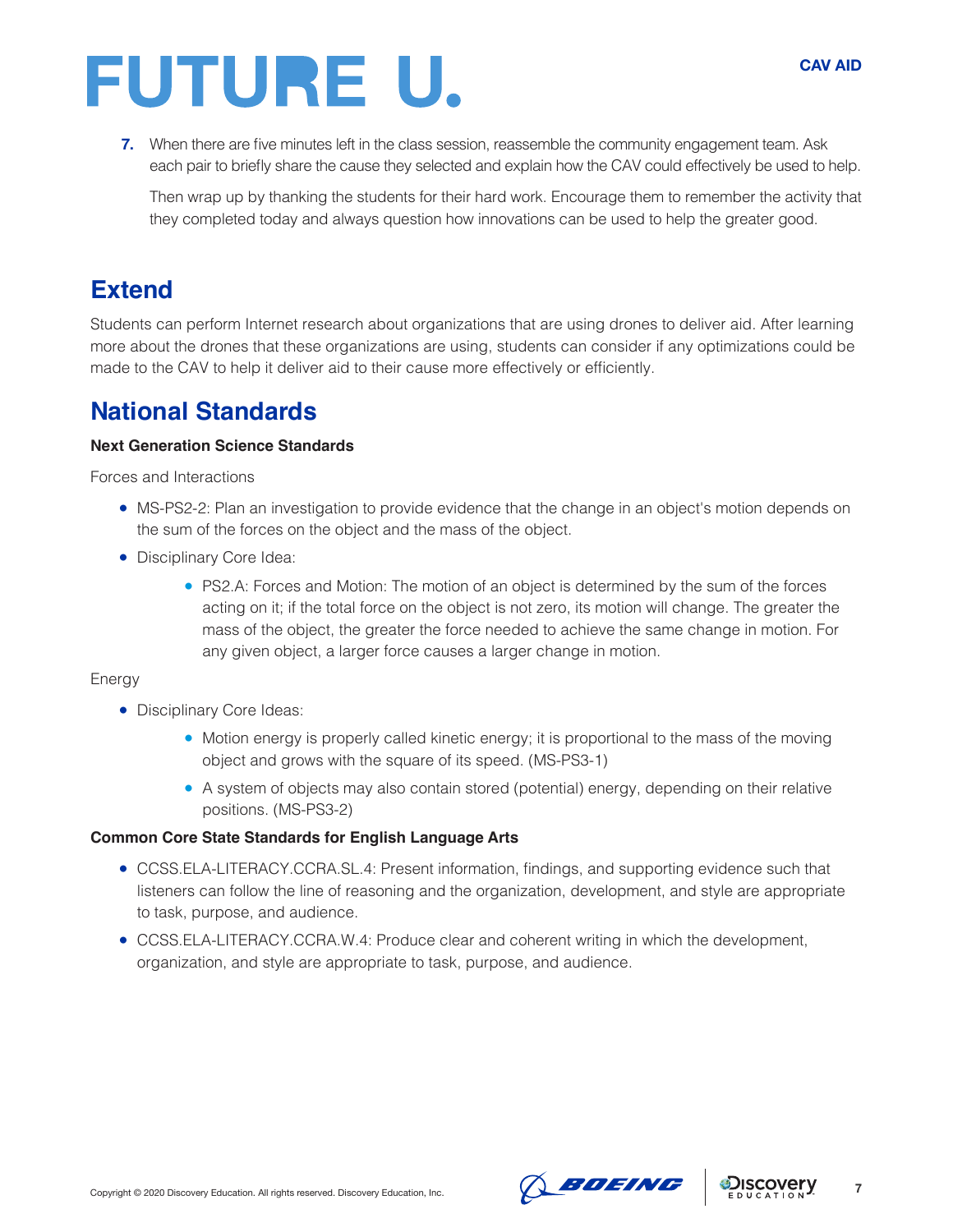## **Design a Helicopter**

**Directions:** Your goal is to design and construct a helicopter that can hover in the air for at least three seconds while carrying a penny! The steps below will guide you through the building process, but think of these steps as suggestions. You may follow each step or you can make changes if you have other ideas.

#### **Suggested Steps**

- **1.** Read through all of the steps below once.
- **2.** Then visit [youtu.be/DwHyk4V2w5Y](http://youtu.be/DwHyk4V2w5Y) to watch the steps in action before you begin. As you build, refer back to the video if you have any questions.
- **3.** Design and cut out the body shape of your helicopter from a piece of thick paper.
- **4.** Bend a paperclip so the small inner part bends out 90 degrees from the larger outer part, like an "L." The paperclip should now form the shape of an "L."
- **5.** Tape the outer part of the paper clip to one end of a popsicle stick. The small inner part of the paper clip should still bend outward like a hook. *(Video Demo: 38 seconds)*
- **6.** Tape the body of your helicopter to the stick at the same end as the paperclip. The other end of the stick should stick out about 2 inches from the helicopter's body. *(Video Demo: 46 seconds)*
- **7.** Attach the penny to the helicopter near where the stick meets the bottom of the body. You don't want the penny to change the balance of your helicopter, so think carefully about where you place it. *(Video Demo: 1 minute 2 seconds)*
- **8.** Grab your propeller and loop the rubber band through its hook. *(Video Demo: 1 minute 10 seconds)*
- **9.** Attach the propeller to the other end of the stick. *(Video Demo: 1 minute 18 seconds)*
- **10.** Loop the rubber band that is on the propeller hook through the paper clip too. *(Video Demo: 1 minute 22 seconds)*
- **11.** Spin the propeller so the rubber band twists and tightens. This may take 50 or more turns! *(Video Demo: 1 minute 26 seconds)*
- **12.** To fly the helicopter, hold the propeller with one hand and hold the other end of the helicopter with your other hand. Let go of the propeller first, and then wait about two seconds before letting go of the helicopter's body. *(Video Demo: 1 minute 53 seconds)*
- **13.** If you have time, experiment to see:
	- What happens if you hold on to the helicopter's body for longer?
	- What happens if you let go of the helicopter's body first?

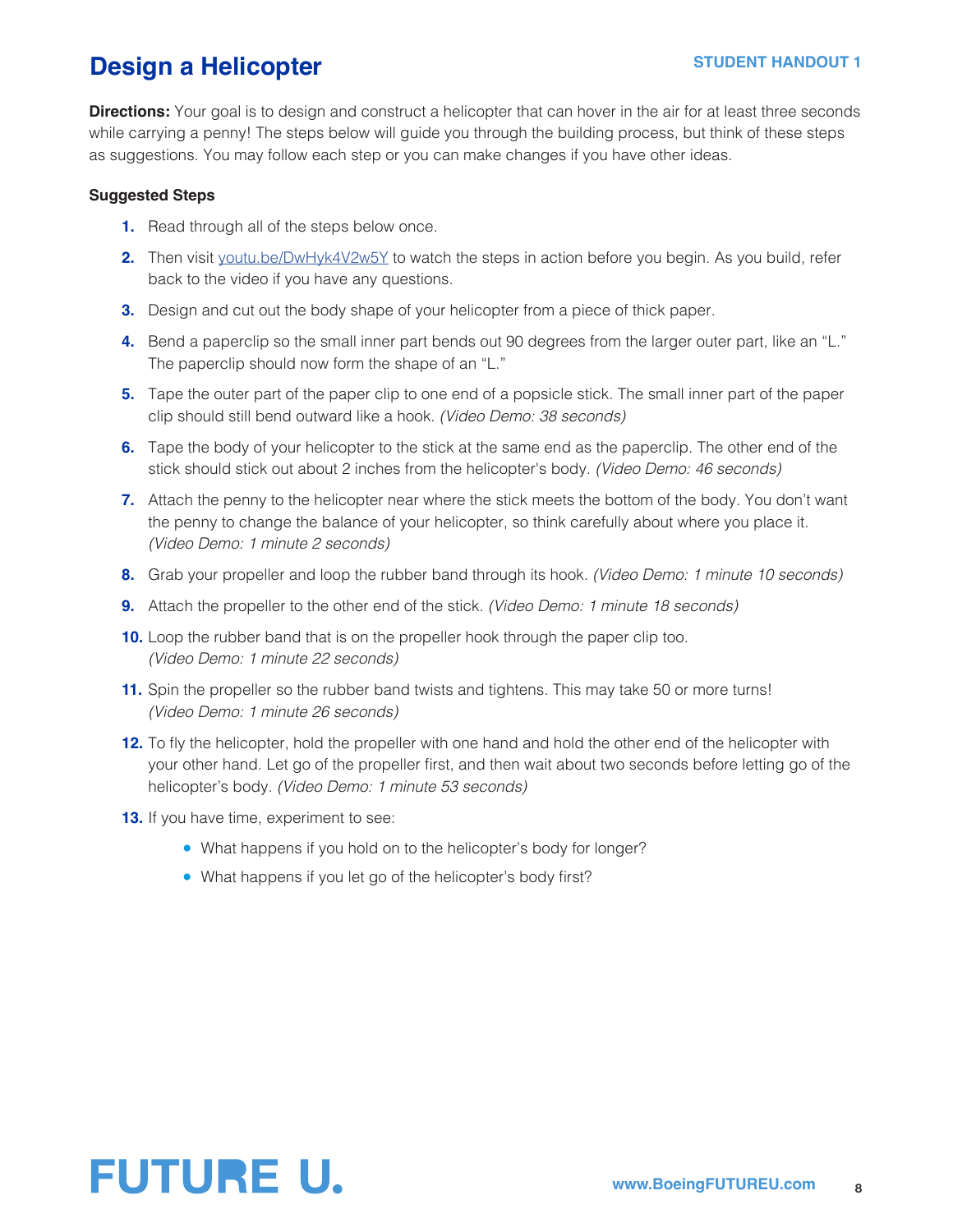## **Power Optimization STUDENT HANDOUT 2**

**Directions:** Imagine that you wanted your helicopter to transport something heavier than a penny. In order to do this, it must have more lift than it does now. What could you change about your helicopter's design to achieve more lift? Sketch a new design below.

**Directions:** Imagine that you wanted your helicopter to transport something heavier than a penny. In order to do this, it must have more lift than it does now. What could you change about your helicopter's design to achieve more lift? Sketch a new design below.

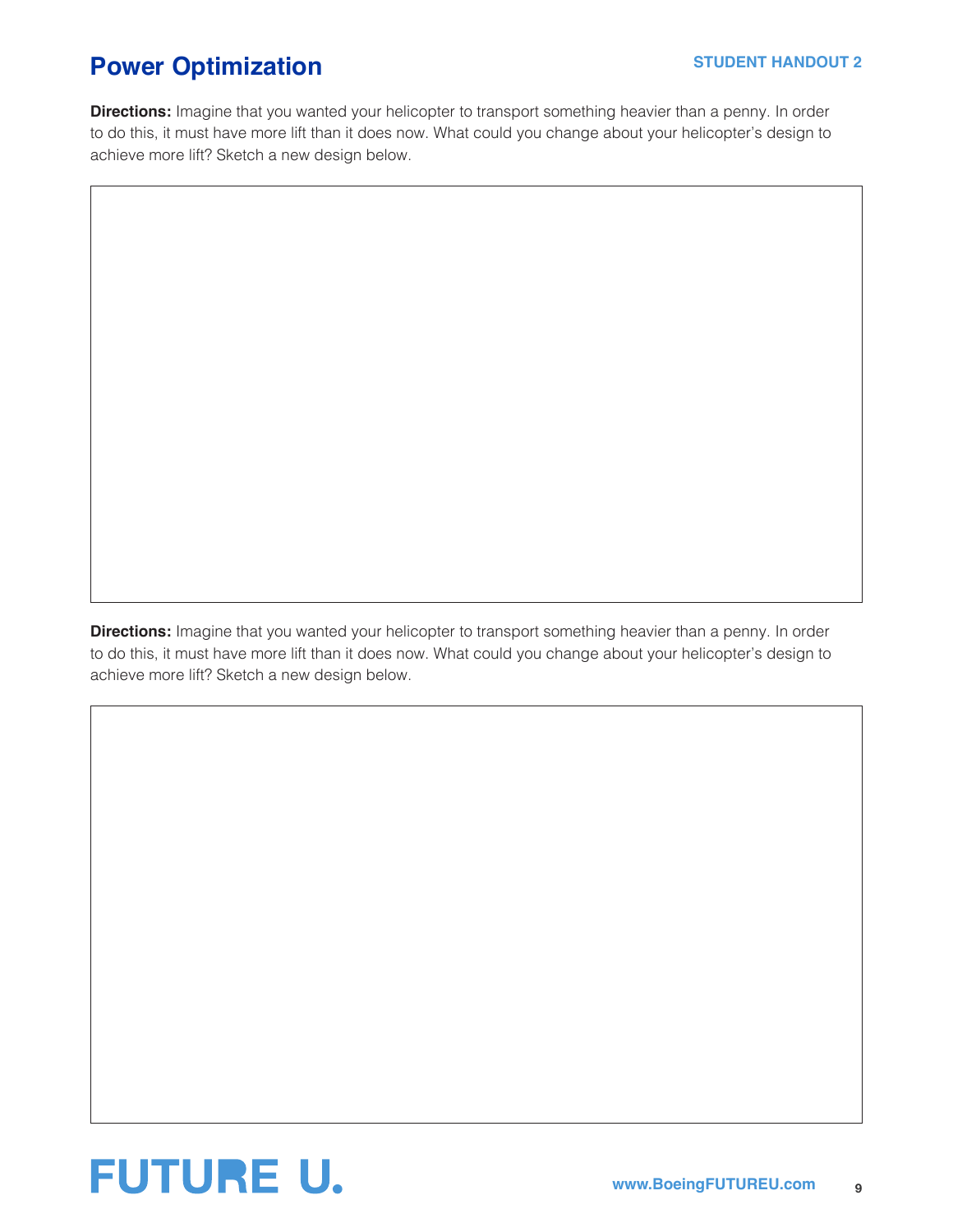## **CAV Research and Humanitarian Aid STUDENT HANDOUT 3**

### **Part 1: CAV Research**

**Background:** A drone is any kind of aircraft or spacecraft that does not have a pilot. Boeing's CAV, or Cargo Air Vehicle, is a drone. In technical terms, the CAV is also called an electric vertical takeoff and landing (eVTOL) unmanned aerial vehicle (UAV).

The CAV has several qualities that make it stand out from other drones and eVTOLs. These unique qualities also make it better suited to provide aid to areas in need.

**Directions:** Review the sources below to learn more about the development of the CAV from 2018 to today. Then answer the research questions.

- 2018: [youtube.com/watch?v=EWQdWUtKSro](http://youtube.com/watch?v=EWQdWUtKSro)
- 2019: [boeing.com/features/2019/10/cav-flight-testing-10-19.page](http://boeing.com/features/2019/10/cav-flight-testing-10-19.page)
- 2020: [boeing.com/features/highlights/2020/cargo-air-vehicle](http://boeing.com/features/highlights/2020/cargo-air-vehicle)

#### **Research Questions:**

How is the CAV powered? (For instance: Is it solar-powered, battery-powered, fuel-powered, etc.)

How large is the CAV?

How does it create lift?

What qualities make the CAV unique from other drones?

Which of these qualities may also make it well-equipped to deliver aid to communities in need?

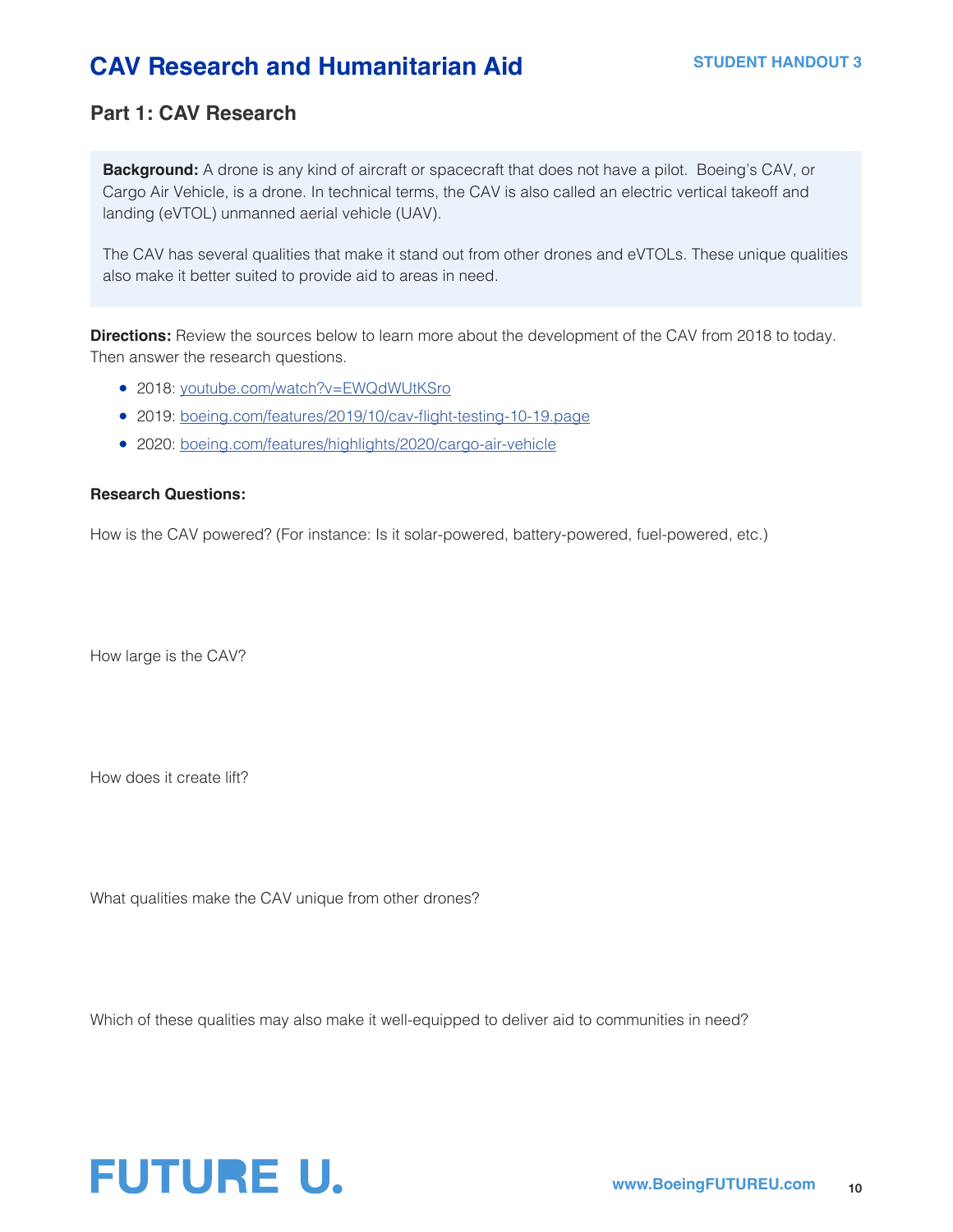## **CAV Research and Humanitarian Aid STUDENT HANDOUT 3**

### **Part 2: Humanitarian Aid**

**Directions:** Now that you know how the CAV functions, complete the steps below to find a cause that you believe could benefit from the CAV's assistance.

- **1.** Visit news.un.org/en/news/topic/humanitarian-aid and review some of the causes around the world that could benefit from aid. As you do, consider if the CAV could help provide some of this assistance.
- **2.** Select one cause that you believe the CAV could best assist, and reread the summary on the UN website. You may also perform brief additional research about the cause, if needed. Then write a summary of the problem and what kind of aid this cause needs.

- **3.** Next, jot notes below as you consider the following:
	- How could the CAV help the cause you describe above?

• What exactly would the CAV do? What would it be responsible for?

• Why is the CAV well-designed to provide this assistance?